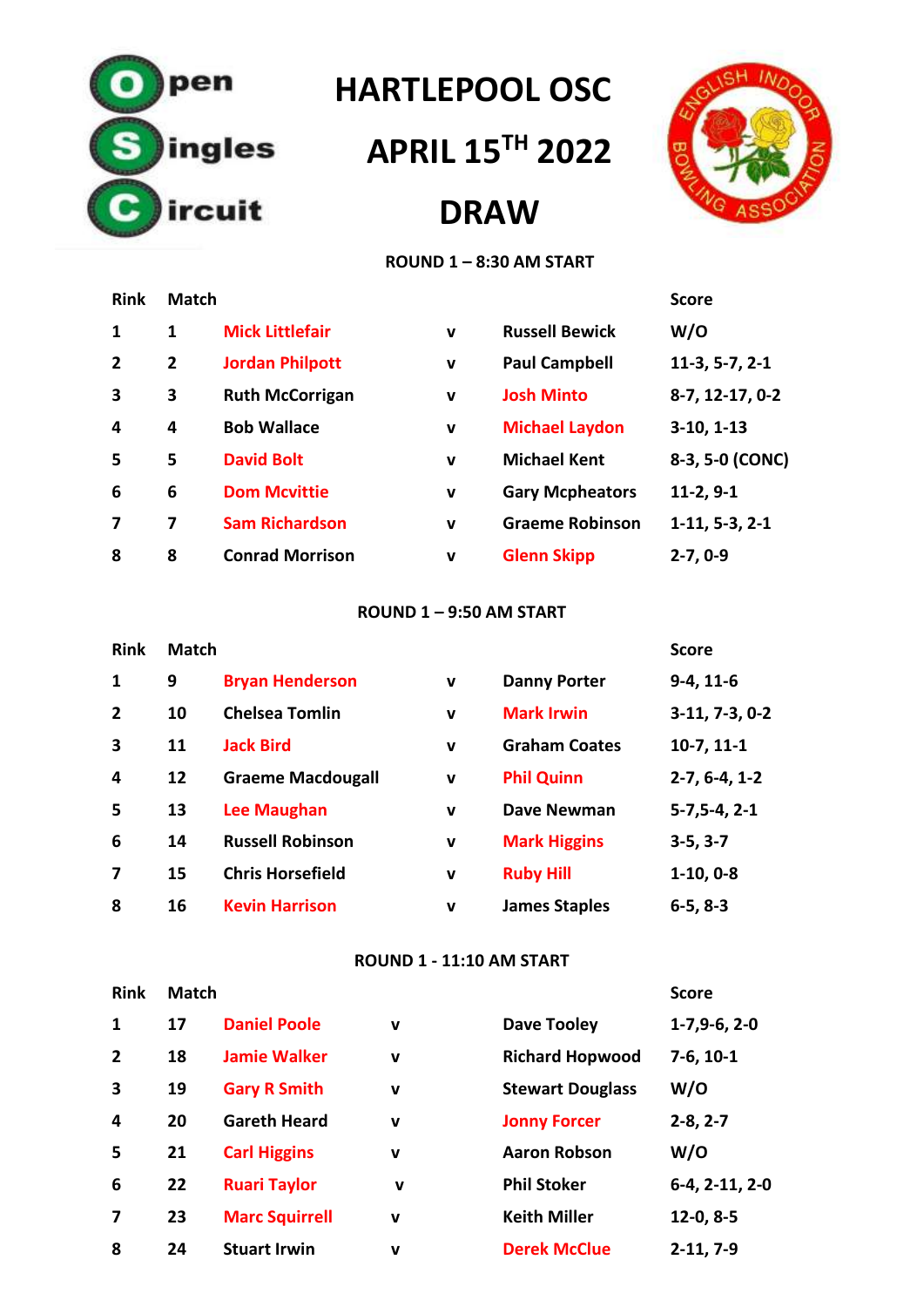#### **ROUND 1 - 1230PM START**

| <b>Match</b> |                        |             |                         | <b>Score</b>      |
|--------------|------------------------|-------------|-------------------------|-------------------|
| 25           | <b>Paul Mosley</b>     | $\mathbf v$ | <b>Greame Vipond</b>    | $4-4, 7-5$        |
| 26           | <b>Stuart Airey</b>    | $\mathbf v$ | <b>Ben Bywater</b>      | $8-3, 8-9, 0-2$   |
| 27           | <b>Lennon Hamilton</b> | $\mathbf v$ | <b>Martin Heitzman</b>  | $3-9, 5-4, 1-2$   |
| 28           | <b>Paul Wallace</b>    | v           | <b>Stevie Rankin</b>    | $2-7, 6-3, 1-2$   |
| 29           | <b>Matt Osborne</b>    | $\mathbf v$ | <b>Jason Taylor</b>     | $0-11, 10-1, 1-2$ |
| 30           | <b>Sam Odonnell</b>    | $\mathbf v$ | <b>Mark Goodfellow</b>  | $5-6, 4-7$        |
| 31           | <b>Jonathan Ross</b>   | $\mathbf v$ | <b>Luke Heard</b>       | $13-1, 10-2$      |
| 32           | <b>Stuart Thomson</b>  | v           | <b>Alistair Elliott</b> | $6-7, 3-7$        |
|              |                        |             |                         |                   |

# **LAST 32 SESSION 1 1:50PM START**

### **Rink** Score

| $\mathbf{1}$            | <b>Jordan Philpott</b> | $\mathbf v$ | <b>Sam Richardson</b>   | $8-3, 8-0$  |
|-------------------------|------------------------|-------------|-------------------------|-------------|
| $\overline{2}$          | <b>Mick Littlefair</b> | $\mathbf v$ | <b>Mark Higgins</b>     | $4-7, 3-8$  |
| $\overline{\mathbf{3}}$ | <b>David Bolt</b>      | $\mathbf v$ | <b>Phil Quinn</b>       | $8-3, 13-0$ |
| 4                       | <b>Glenn Skipp</b>     | v           | <b>Bryan Henderson</b>  | $1-0, 1-0$  |
| 5                       | <b>Jack Bird</b>       | $\mathbf v$ | <b>Kevin Harrison</b>   | $4-5, 3-8$  |
| 6                       | <b>Ruby Hill</b>       | v           | <b>Michael Laydon</b>   | $7-5, 7-5$  |
| $\overline{\mathbf{z}}$ | <b>Josh Minto</b>      | $\mathbf v$ | <b>Dominic Mcvittie</b> | $0-9, 4-6$  |
| 8                       | <b>Mark Irwin</b>      | v           | <b>Lee Maughan</b>      | $1-6, 5-5$  |

## **Last 32 Session 2 - 3:10 START**

#### **Rink Score**

| $\mathbf{1}$            | <b>Jamie Walker</b>     | V            | <b>Jason Taylor</b>    | $10-3, 7-2,$     |
|-------------------------|-------------------------|--------------|------------------------|------------------|
| $\overline{2}$          | <b>Carl Higgins</b>     | V            | <b>Steve Rankin</b>    | $2-9, 8-3, 1-2$  |
| $\overline{\mathbf{3}}$ | <b>Daniel Poole</b>     | V            | <b>Jonathan Ross</b>   | $11-2, 0-9, 2-1$ |
| $\overline{\mathbf{4}}$ | <b>Paul Mosley</b>      | V            | <b>Mark Goodfellow</b> | $8-2, 4-9, 0-2$  |
| 5                       | <b>Ruari Taylor</b>     | V            | <b>Derek McClue</b>    | $6-6, 3-8$       |
| 6                       | <b>Jonathan Forcer</b>  | $\mathsf{V}$ | <b>Ben Bywater</b>     | $10-1, 10-3$     |
| $\overline{\mathbf{z}}$ | <b>Alistair Elliott</b> | V            | <b>Gary R Smith</b>    | $5-4, 0-8, 0-2$  |
| 8                       | <b>Marc Squirrell</b>   | V            | <b>Martin Heitzman</b> | $6-4, 1-10, 1-2$ |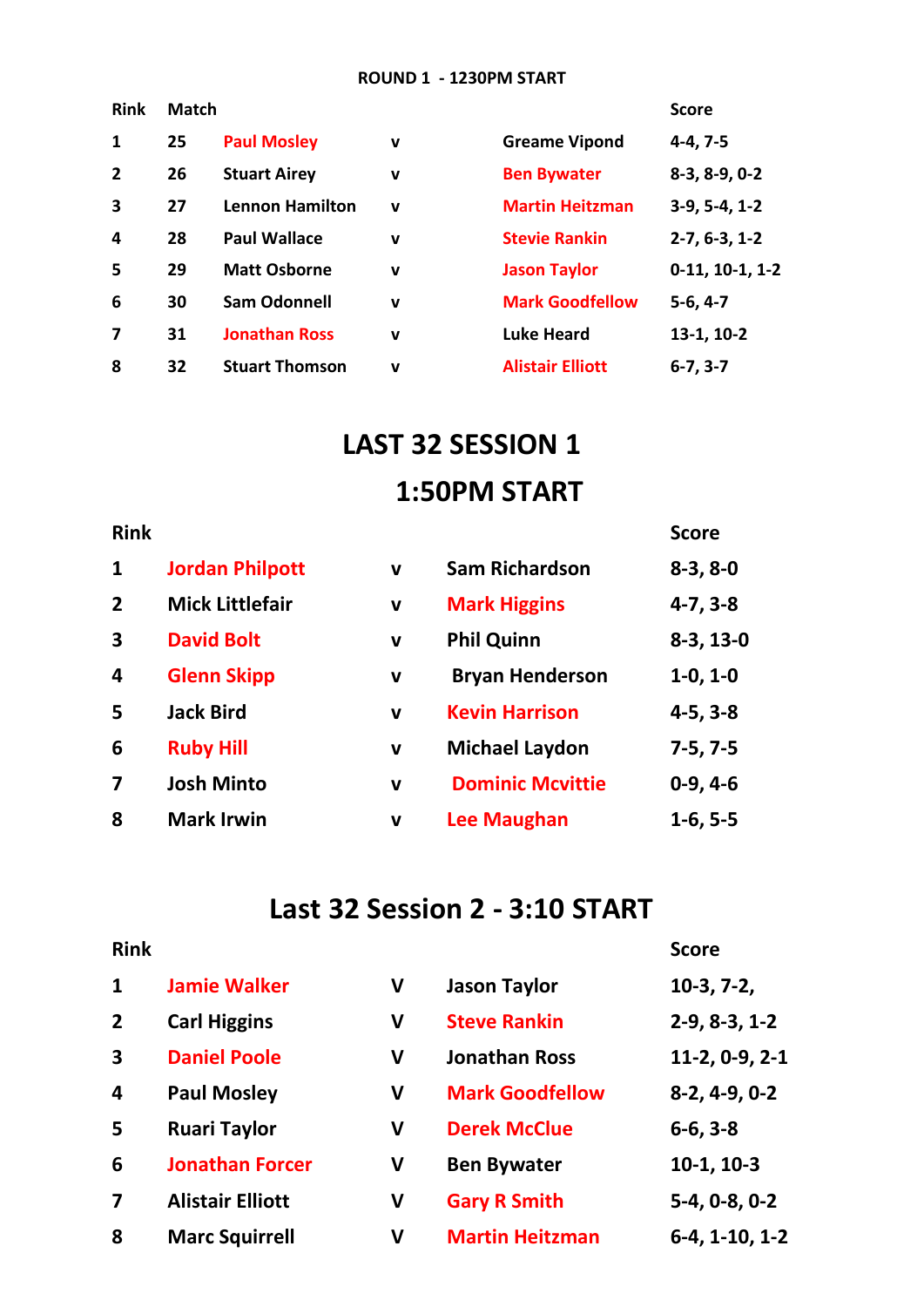## **LAST 16 OPEN DRAW**

### **4:30 START**

### **Rink** Score

| $\mathbf{1}$            | <b>Mark Goodfellow</b> | V | <b>Dominic Mcvittie</b> | $3-9, 3-7$      |
|-------------------------|------------------------|---|-------------------------|-----------------|
| $\overline{2}$          | <b>Kevin Harrison</b>  | V | <b>Jamie Walker</b>     | $3-10, 2-8$     |
| $\overline{\mathbf{3}}$ | <b>Ruby Hill</b>       | V | <b>Glenn Skipp</b>      | $8-10, 4-8$     |
| $\overline{\mathbf{4}}$ | <b>Derek McClue</b>    | V | <b>Martin Heitzman</b>  | $7-4, 7-5$      |
| 5                       | <b>David Bolt</b>      | V | Lee Maughan             | $9-1, 7-4$      |
| 6                       | <b>Steve Rankin</b>    | V | <b>Gary R Smith</b>     | $9-1, 8-2$      |
| 7                       | <b>Jordan Philpott</b> | V | <b>Mark Higgins</b>     | $4-5, 8-0, 2-1$ |
| 8                       | <b>Jonathan Forcer</b> | V | <b>Daniel Poole</b>     | $8-0, 7-0$      |

### **QUARTER FINAL OPEN DRAW**

**Rink** Score

| <b>Jamie Walker</b>     | v | <b>Jonathan Forcer</b> | $8-4, 1-7, 2-1$ |
|-------------------------|---|------------------------|-----------------|
| <b>Steve Rankin</b>     |   | <b>Jordan Philpott</b> | $3-6, 1-9$      |
| <b>Dominic Mcvittie</b> | v | <b>Glenn Skipp</b>     | $10-7, 7-5$     |
| <b>Derek McClue</b>     | v | <b>D</b> Bolt          | $2-11, 5-5$     |

### **SEMI - FINAL OPEN DRAW**

| <b>Jamie Walker</b>     | Jordan Philpott | 7-2, 8-1       |
|-------------------------|-----------------|----------------|
| <b>Dominic McVittie</b> | David Bolt      | $6 - 5, 6 - 5$ |

### **FINAL**

| Jamie walker |  | <b>Dominic McVittie</b> | $7-3, 1-9, 1-2$ |  |  |
|--------------|--|-------------------------|-----------------|--|--|
|--------------|--|-------------------------|-----------------|--|--|